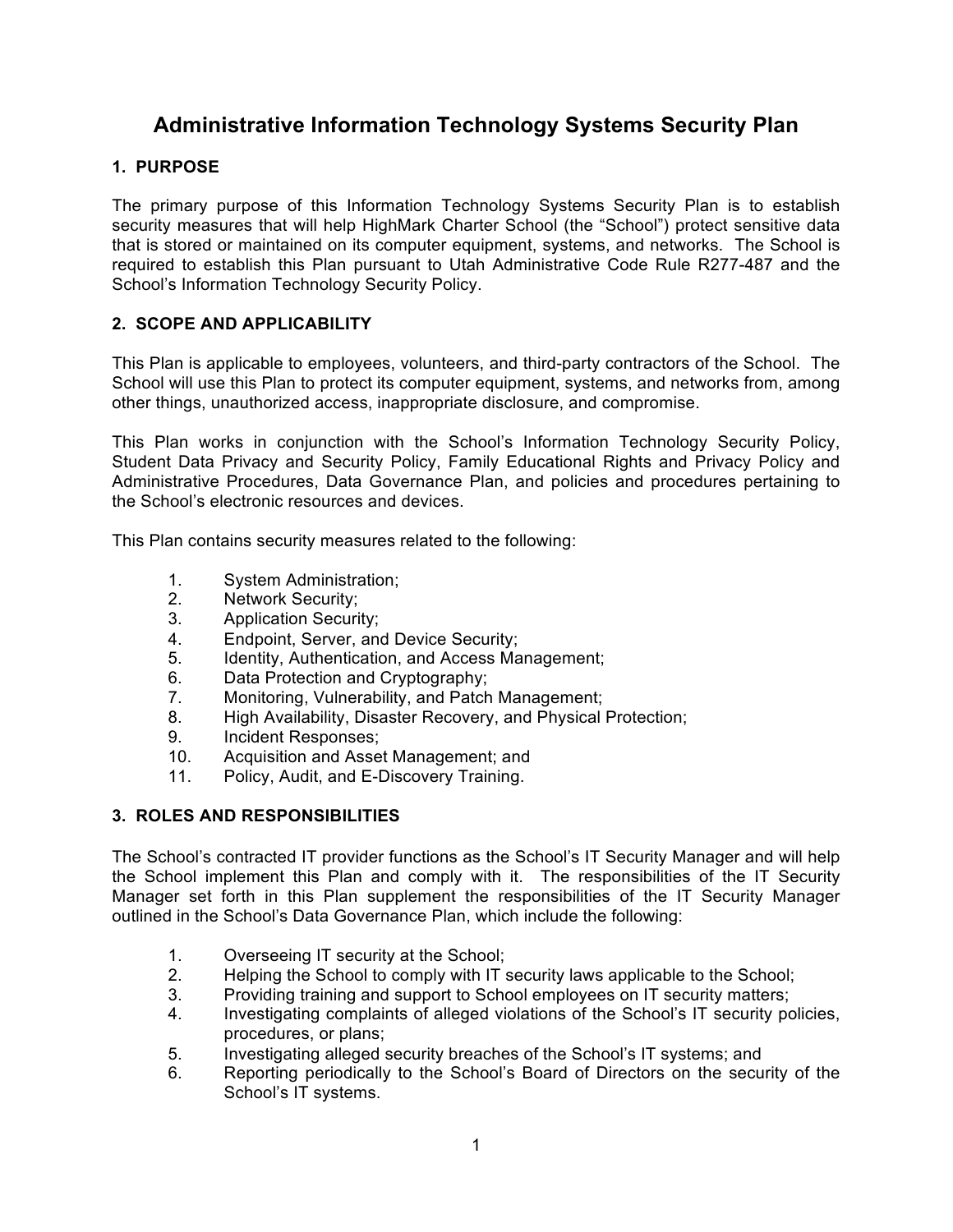Please refer to the School's Data Governance Plan to review the data privacy and security roles and responsibilities of the School's Student Data Manager, employees, educators, volunteers, and third-party contractors.

### **4. COMPLIANCE**

School employees, volunteers, and third-party contractors must comply with this Plan. Failure to comply shall result in consequences for the person or entity up to and including removal of access to the School's computer equipment, systems, and networks. If such access is required for employment or contracted services, employees and third-party contractors may be subject to dismissal.

### **5. REPORTING**

All persons who are granted access to the School's computer equipment, systems, and networks are expected to be careful and aware of suspicious communications and unauthorized use of the School's IT assets. When School personnel or other users become aware of suspicious activity, they shall immediately contact the Student Data Manager or IT Security Manager with the relevant information.

#### **6. SYSTEM ADMINISTRATION**

System administration is a critical function that provides management of the School's information systems that contain sensitive data, including personally identifiable student data. If malicious actors compromise system administration, they have access to the School's sensitive data and information systems.

The School's information systems will be administered by the IT Security Manager. The IT Security Manager will use a combination of preventative, detective, forensic, and audit controls to protect system administration channels from exploitation by attackers.

# **7. NETWORK SECURITY**

It is essential for the School to protect its network from both internal and external malicious actors. The School recognizes that appropriate network security procedures are necessary for identifying, evaluating, controlling, and mitigating network vulnerabilities and for protecting the School's technology assets.

The IT Security Manager will manage the School's network according to industry best practices. In so doing the IT Security Manager will provide a secure and robust computing environment at the School; protect the School's information technology assets and systems; and preserve the privacy of sensitive data belonging to the School's employees, students, and associated entities.

All wireless access networks at the School shall conform to current best practices and shall utilize at minimum WPA encryption for any connections. No wireless access point shall be installed on the School's network that does not conform to current network standards as defined by the IT Security Manager.

The School shall ensure that any remote access with connectivity to the School's internal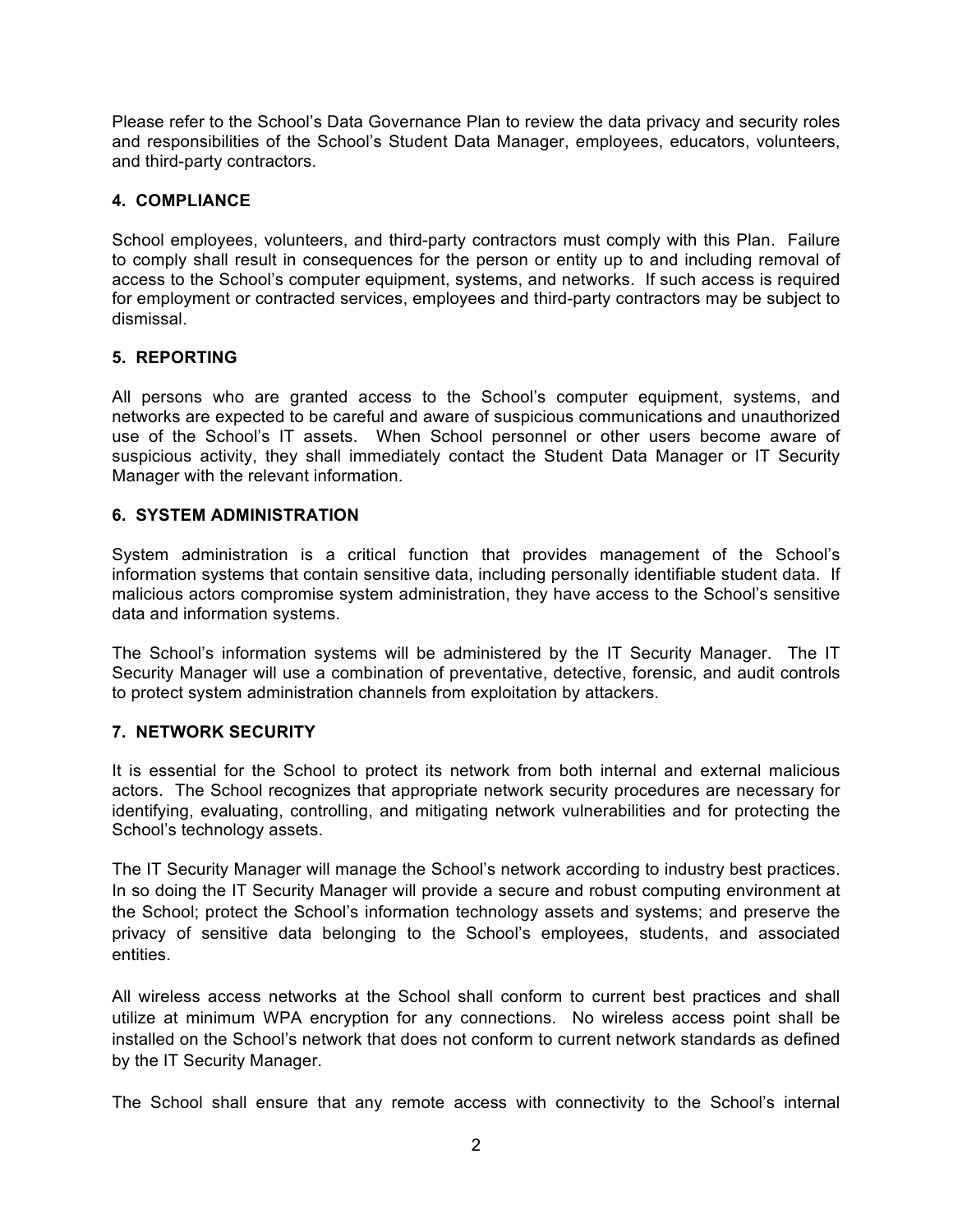network is achieved using the School's centralized VPN service that is protected by multiple factor authentication systems.

### **8. APPLICATION SECURITY**

Web application vulnerabilities account for the largest portion of attack vectors outside of malware. To help protect the School from harm, it is essential to perform security assessments of web applications used by the School.

The IT Security Manager shall perform a security assessment of all web applications that are used (or will be used) by the School to house sensitive data. The purpose of the security assessments is to identify potential or realized weaknesses. Any vulnerabilities found in a web application used by the School shall be remediated. If serious vulnerabilities in a web application cannot be remediated, the web application shall be removed.

The IT Security Manager shall determine which web application security assessment tools to use.

# **9. ENDPOINT, SERVER, AND DEVICE SECURITY**

The School understands the importance of preventing, detecting, and remediating attacks and compromises of the School's computers, servers, and other computing devices.

School employees' computers or computing devices shall not be left unattended and unlocked for extended periods of time, especially when logged into sensitive systems or data, including personally identifiable student or employee data. Automatic log off, locks, and password screen savers should be used to enforce this requirement.

The IT Security Manager shall ensure that all servers at the School undergo a security audit and evaluation before they are used by the School. Administrative access to servers shall be password protected. Any and all new servers must be registered and approved by the IT Security Manager. The maintenance and support of all new servers should be managed by the School's IT Security Manager, if possible.

The School shall install, distribute, and maintain spyware, malware, and virus protection software on all School-owned technology assets, including computers, computing devices, and servers.

Server rooms and telecommunication rooms/closets shall be protected by appropriate access control which segregates and restricts access from general office areas at the School. Access control shall be enforced using keys, electronic card readers, or another similar method. Only IT and other School personnel whose job functions require access to such rooms shall be allowed unescorted access.

Before any third-party contractor is allowed access to any computer system, server room, or telecommunication room, the contractor shall be required to present a company issued identification card and his or her access must be confirmed directly by the School employee who issued the service request or by the IT Security Manager.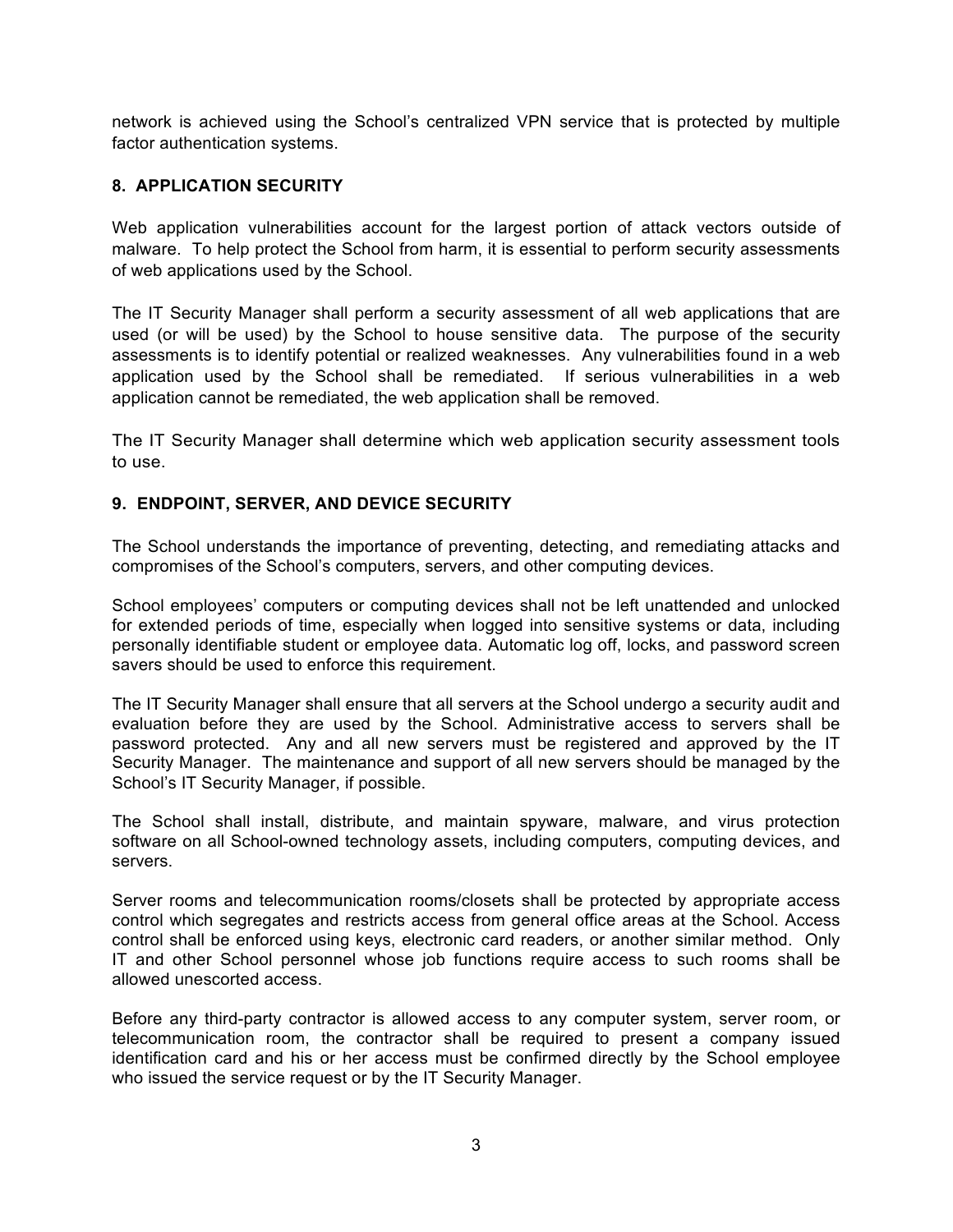## **10. IDENTITY, AUTHENTICATION, AND ACCESS MANAGEMENT**

The School shall grant access to its systems and network in accordance with the principles of least privilege and need-to-know. In addition, the School shall require unique identities and authentication in order to access the School's systems and network. This will ensure that users are identifiable and unable to repudiate their activities on the School's systems and network.

Passwords are a critical component of information security and the school shall enforce strong password management. All individual passwords connected to the use of the School's computer equipment, systems, and networks shall:

- 1. Be created and maintained in accordance with industry best practices;
- 2. Be maintained in a manner that reduces the threat of unauthorized access to sensitive data;
- 3. Be treated as confidential information and not be shared with anyone; and
- 4. Not be inserted into email messages or any other forms of electronic communication.

Any user suspecting that his or her password may have been compromised shall report the incident to the IT Security Manager and change all passwords.

#### **11. DATA PROTECTION AND CRYPTOGRAPHY**

One of the most effective ways to achieve data security is through encryption. To read an encrypted file, a person must have access to a secret key or password that enables the person to decrypt it.

Where technologically feasible, the School shall utilize encryption when transmitting sensitive data over the network.

All computers and other computing devices owned by the School, such as desktop computers, laptops, and tablets, that connect to the School's network and that may contain or transmit personally identifiable data must be configured to encrypt such data on any internal hard drive. Users must protect these devices from unauthorized use or access.

Personally identifiable data shall not be stored on external storage media such as external hard drives, flash drives, or DVDs unless such storage is authorized by the Student Data Manager and the personally identifiable data on the external storage media is encrypted. Users must protect these external storage media from unauthorized use or access.

All employees or other users that need assistance or guidance on encrypting sensitive data on any School computer or device described in this section shall contact the IT Security Manager.

#### **12. MONITORING, VULNERABILITY, AND PATCH MANAGEMENT**

This area is concerned with minimizing the School's attack surface through the detection and mitigation of vulnerabilities and the early detection of intrusions.

The IT Security Manager shall: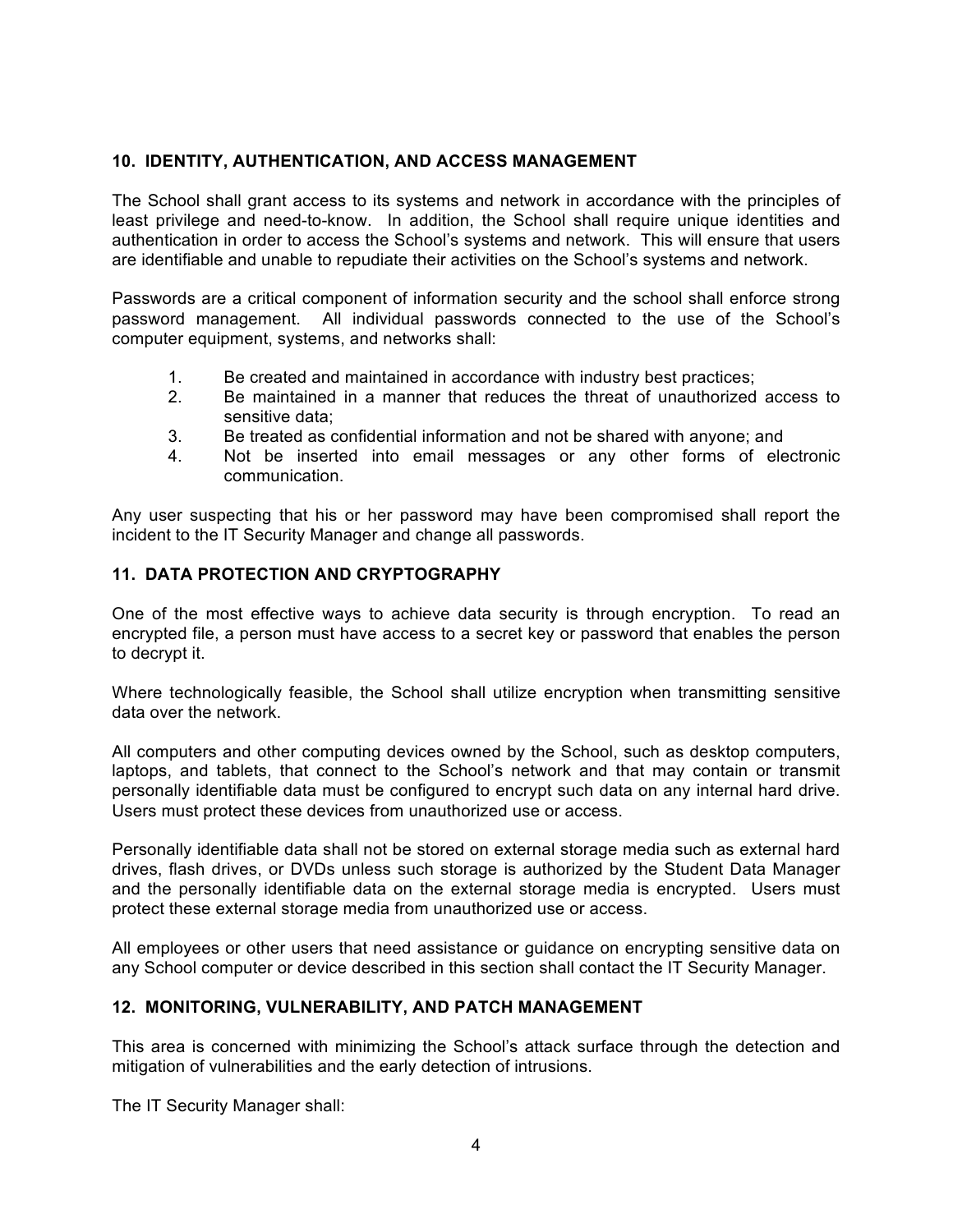- 1. Monitor the School's network so that it may detect and investigate security incidents when they occur;
- 2. Engage in effective vulnerability management and penetration testing in order to detect and remediate vulnerabilities when they occur in the School's computer equipment, systems, and applications; and
- 3. Perform regular patch management in order to maintain the School's information systems in a secure state.

#### **13. HIGH AVAILABILITY, DISASTER RECOVERY, AND PHYSICAL PROTECTION**

Procedures related to high availability, disaster recovery, and physical protection are intended to make it possible for the School to continue to operate successfully in the face of adversity, which may range from mild, routine failures of School computers to severe natural or man-made catastrophes.

The School will ensure the availability and recoverability of the School's data and data systems in accordance with industry best practices.

Physical access to the School's data centers shall be governed by the same access requirements applicable to server rooms and telecommunications rooms at the School.

#### **14. INCIDENT RESPONSES**

All incidents of network or system shutdown or failure shall be reported to the IT Security Manager immediately. The IT Security Manager shall utilize industry standards and current best practices in responding to and resolving such incidents.

Incidents involving a data breach shall be reported to the Student Data Manager who, along with the IT Security Manager, shall follow the data breach protocol set forth in the School's Data Governance Plan.

#### **15. ACQUISITION AND ASSET MANAGEMENT**

The School shall follow its purchasing and procurement policies when purchasing technology equipment.

The School will track, support, and manage all of its acquired technology assets (hardware and software) in a reasonable and effective manner.

#### **16. POLICY, AUDIT, AND E-DISCOVERY TRAINING**

The School shall provide training on its policies as required by law. This includes providing training to its employees, aids, and volunteers regarding information technology security matters on an annual basis. The School shall also provide training on audits and e-discovery as required by law.

#### **17. REVIEWS AND AUDITS**

The IT Security Manager shall periodically review the School's security policies, procedures,